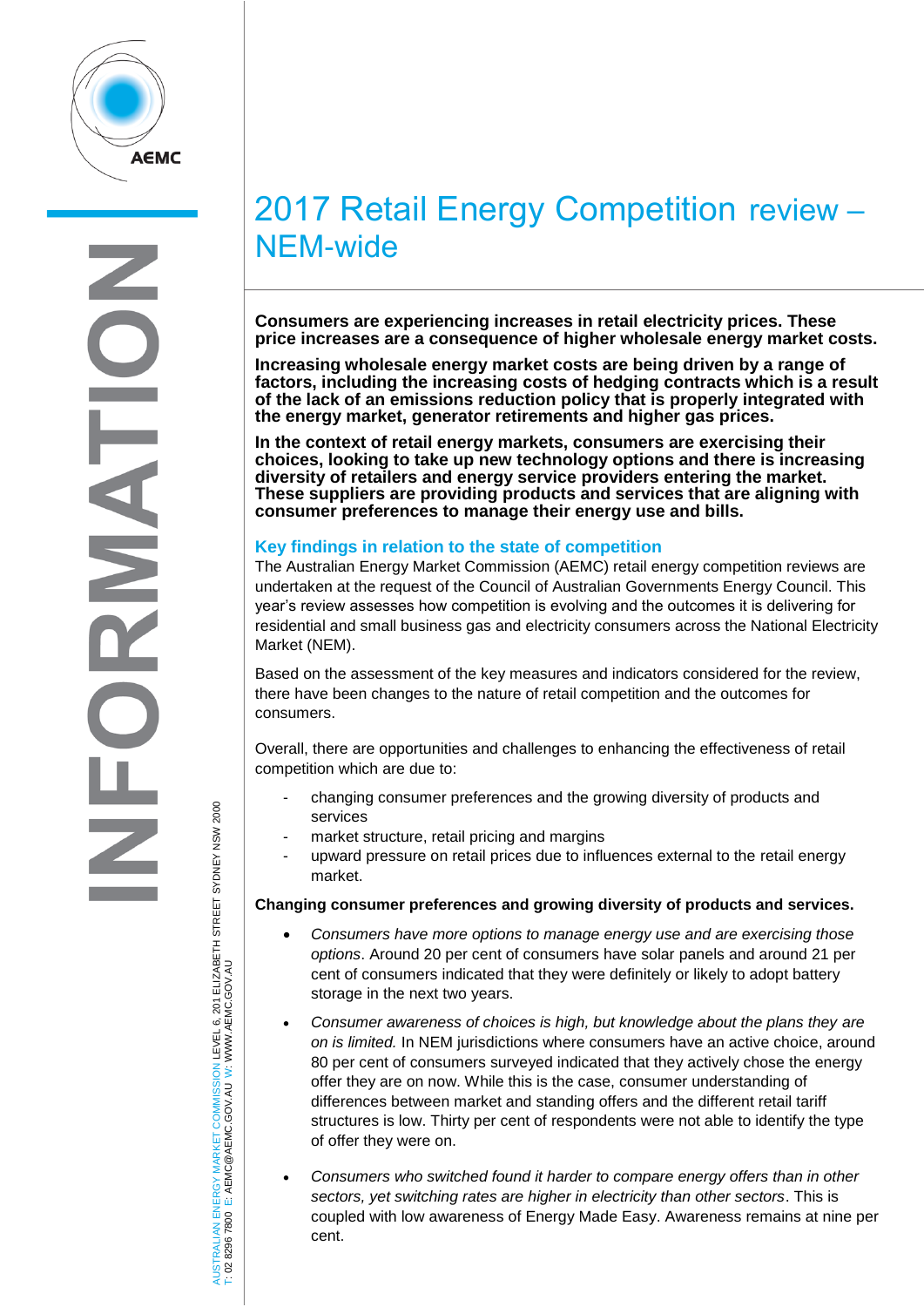**Consumers are experiencing price increases as a result of high wholesale market energy costs.** 

- *In NEM jurisdictions where consumers have an active choice of retailer, 47 per cent of residential and 54 per cent of small business electricity consumers have not switched retailer or plan in the past five years*. A higher proportion, 57 per cent, of residential gas consumers had also not switched retailers in the last five years. Behavioural biases may contribute to why some consumers do not investigate options or shop around for a better deal. This implies that consumers may not be accessing savings available in the market.
- *Across the NEM, satisfaction of residential electricity consumers with their current retailer and customer service provided remained stable at around 74 and 71 per cent respectively*. Residential consumer satisfaction with the value for money provided also remained stable at 61 per cent. However, residential gas consumer satisfaction decreased by 6 per cent and is now at 60 per cent.
- *Consumer satisfaction for small business electricity consumers decreased. In particular, value for money decreased by 11 per cent to 48 per cent across the NEM, with Victoria experiencing the largest decrease of 18 per cent.* Consumer satisfaction for small business gas consumers remained stable.
- *Shifts in consumer preferences and attitudes about how they consume energy, coupled with rapidly evolving technology, have created opportunities for retailers and new energy service providers to diversify their product and service offerings.* There are a range of new energy service providers that have entered the market utilising technology, digital platforms and software solutions to create simple service offers for consumers. This is being done both independently and in partnership with retailers. This increasing competitive pressure from retailers with different business models is forcing traditional retailers to compete not just on price, but also on value-added product and service offerings.
- *Embedded networks represent a new way of providing retail energy products and services to consumers*. They are increasingly being provided by non-traditional energy suppliers, such as property developers or intermediaries that are associated with property developers. There has been significant growth in embedded networks over recent years, especially for supplying residential consumers. Between 2010 and 2016, the number of registered residential embedded network exemptions rose from virtually zero to over 1,300. Most of this growth has occurred in Queensland since 2014. While there are potential benefits for consumers being in embedded networks, there are also issues with the ability of these consumers to access competitive retail market offerings and the level of consumer protections.

### **Improving retail market structure**

- *Market concentration has decreased.* The market share of customers for the 'Big 3' retailers (AGL, Origin and EnergyAustralia) who together currently supply 70 per cent of customers in the NEM, decreased and the market share of second tier retailers increasing.
- There is increasing diversity amongst the types of second tier retailers including those with generation assets (such as Lumo-Red and Simply), and those with no generation assets (such as Sumo and Mojo). Some retailers have begun to offer battery and solar products that allow a customer to vertically integrate behind the meter.
- *A lack of liquidity in the contract market was identified by retailers as creating a barrier to entry and expansion, and increasing the benefit of owning generation assets.* Retailers observed that the cost of hedge contracts has increased and this is increasing risks and costs to businesses operating in retail market and hence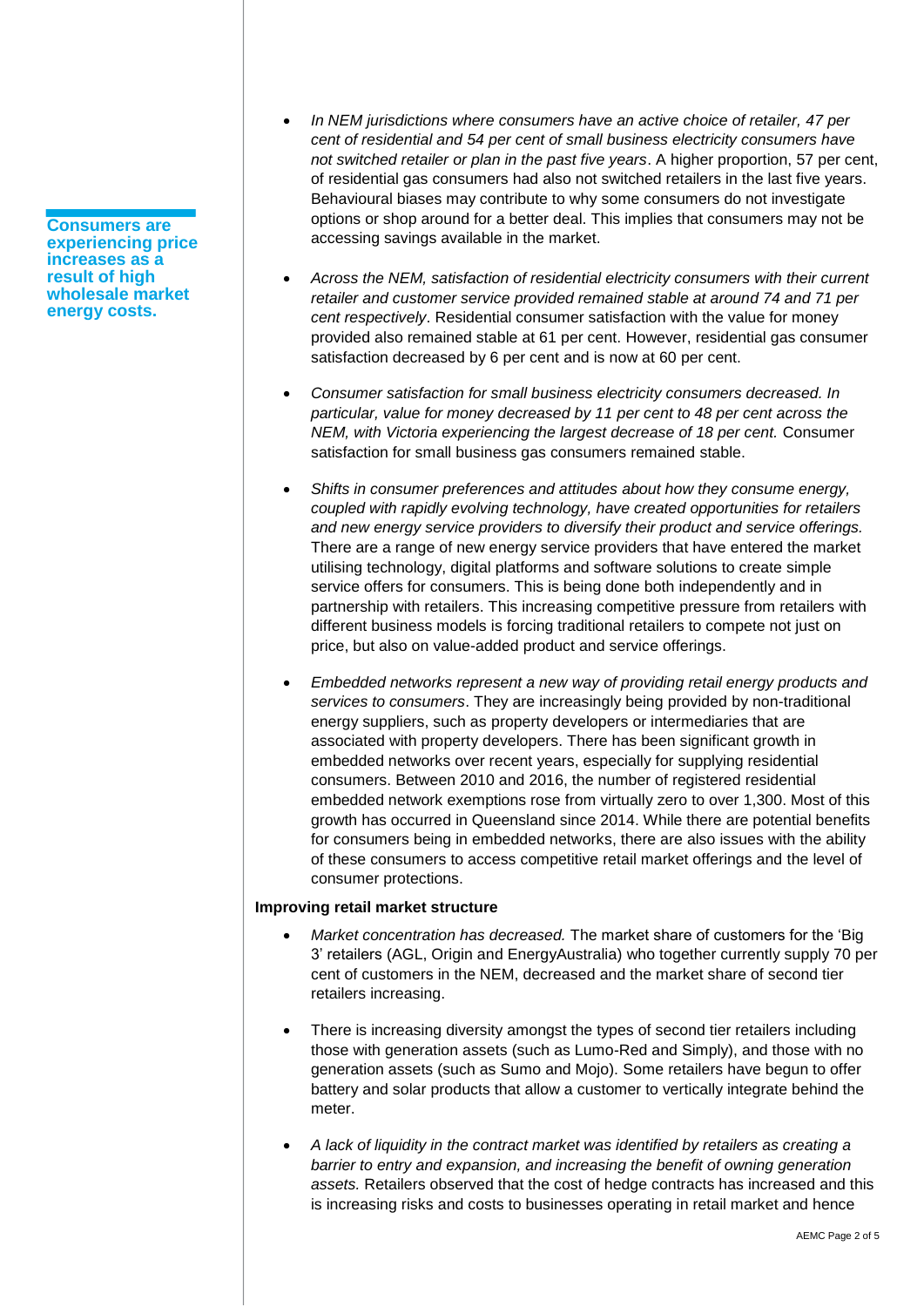increases in retail prices. Limited access to competitively-priced risk management contracts was particularly seen as a significant barrier to entry, particularly in South Australia.

 The above highlights the degree to which a competitive, reliable supply of energy depends not only on investment in capacity, but also on the need for that capacity to supply hedge contracts. This in turn will be affected by how generation capacity is financed.

# **Retail price innovation is emerging, slowly and larger discounts available**

- *The diversity of retailers has been accompanied by differentiated price offers for consumers, including "all you can eat" offers, subscription models and energypack options*. Despite these new offers, pricing innovation remains limited, although additional innovation may follow reforms to distribution network tariffs and competition in metering which take effect on 1 December 2017. Discounting by competing retailers is resulting in higher levels of price dispersion over time in NEM jurisdictions where there is an active choice of retailer.
- *The spread of standing and market offers for this year shows that discounts available in 2017 are higher than those in 2016.* Across NEM jurisdictions with an active choice of retailer, and for the representative consumer that moved from the median standing offer to the best market offer, the discounts as at 5 January 2017 ranged from:
	- o 12 to 38 per cent, or \$170 to \$507 per annum, for electricity bills
	- o five to 30 per cent or \$44 to \$285 per annum, for gas bills.

# **Retail margins based on voluntary retailer data provided**

- For this year's review, information voluntarily provided by the Big 3 retailers and some smaller second tier retailers, made it possible to assess gross margins.
- Over the period of 2014-15 to 2015-16 the gross margins for the big 3 retailers:
	- were larger across New South Wales and Victoria than gross margins of smaller second tier retailers in 2014-15, but similar to the gross margins of smaller second tier retailers in 2015-16.
	- o decreased overall across New South Wales, Victoria, South Australia and South East Queensland. This is due solely to the decrease in gross margin in South East Queensland. Retail prices were deregulated in South East Queensland from 1 July 2016.
	- o were higher in Victoria than in other jurisdictions. As part of its inquiry into retail electricity supply and pricing, the ACCC may consider investigating the differences in retailer costs for different jurisdictions, in particular Victoria.

#### **There is upward pressure on retail prices, and in turn pressure on smaller retailers, driven largely by a distortionary emissions reduction policy**

 *Retailers that are not vertically integrated are reliant on firm-capacity hedging contracts to hedge their risks and underwrite their fixed-price retail offerings.* The design of the large-scale renewable energy target (LRET) has resulted in an increasing penetration of variable renewable electricity generation, but this has not been accompanied by an increase in firm-capacity hedging contracts. These contracts are used by retailers to hedge their risks in the wholesale electricity market. These generators have not been incentivised to offer firm-capacity contracts due to earning revenues from the sale of 'green' certificates. The new renewable electricity generation has also contributed to the retirement of generators that offered firm-capacity hedge contracts. This has therefore reduced

**There is increasing diversity in retail offers and new retailers and service providers entering the retail energy market.**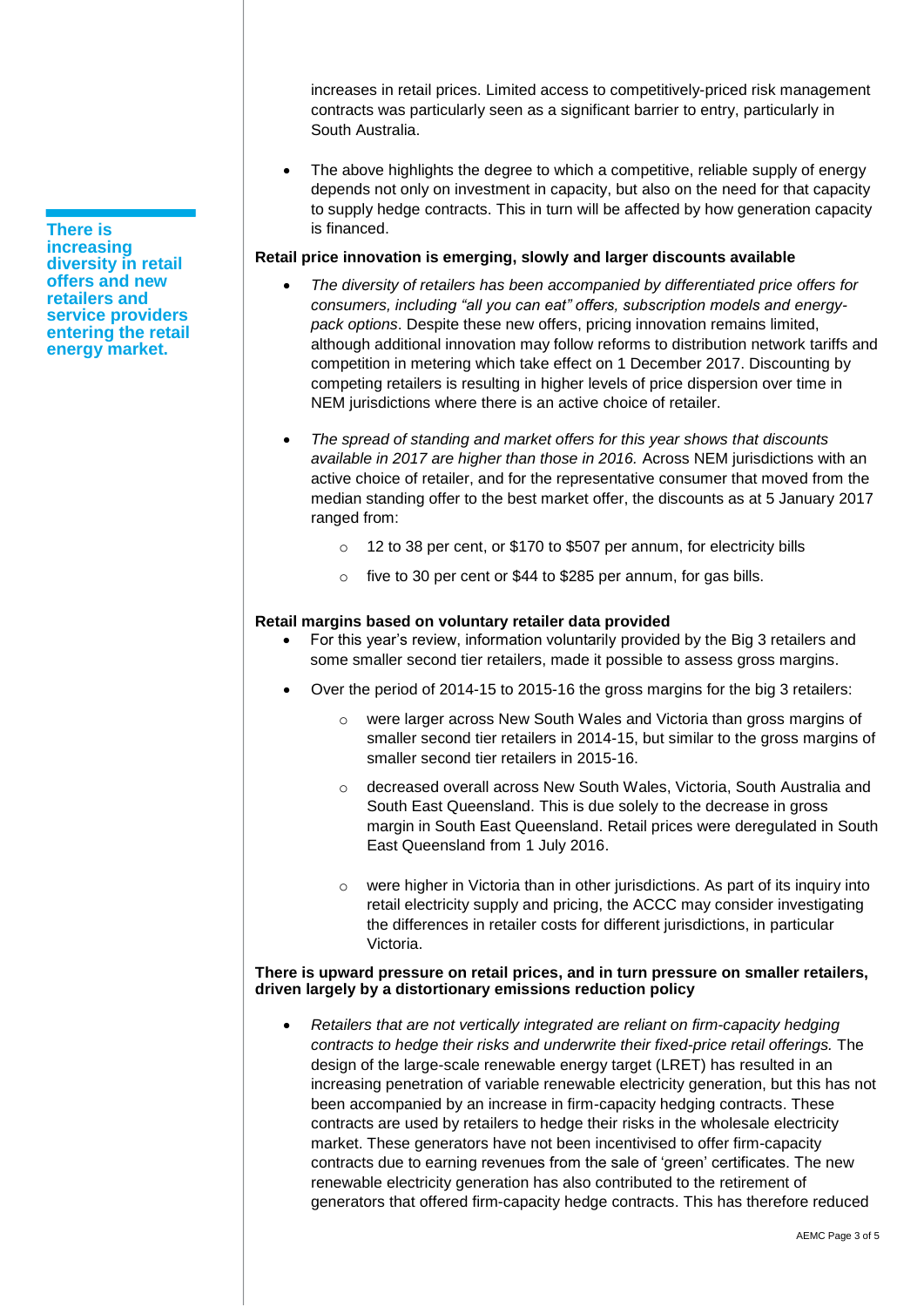the overall supply of these hedging contracts and increased their costs to retailers and, in turn, to consumers.

 *The reduced availability and higher cost of hedging contracts may negatively impact the competitive position of the standalone new energy retailer businesses.* These retailers are currently partnering with the new energy service providers, and driving the emerging value-added product and service competition that enables consumers to better manage their energy use and bills.

## **Recommendations**

The report makes a number of recommendations that relate to enhancing competition in NEM retail energy markets and improving consumer outcomes. These include:

**Recommendation 1:** A broad information program is developed by Energy Consumers Australia (ECA) in partnership with the jurisdictions that would support consumer awareness and confidence in the options that are available to manage energy bills. This information program would be developed as soon as practicable given recent and significant price increases. The work would apply the AEMC consumer blueprint that highlights and identifies the various channels needed to effectively communicate across and within consumer segments and also the broader community.

**Recommendation 2:** The AER is resourced to run an effective awareness campaign of their Energy Made Easy website and are resourced to maintain and develop the site.

**Recommendation 3:** The AER consider opportunities to improve the:

- Information provided by retailers to consumers related to the comparison of retail market offers.
- Transparency of information provided to consumers in relation to expiring fixed benefit periods in market offers.

The AER may need to consider whether amendments to its retail pricing guidelines are required or whether rule change requests need to made to the AEMC.

**Recommendation 4:** As a priority, retailers and distributors make it easier and limit delays for consumers (and their agents) to access their consumption data. In particular, retailers and distribution network businesses develop streamlined arrangements for obtaining informed consent from consumers to the provision of metering data to their authorised representatives. The work by ECA and electricity distribution network businesses on streamlining information requirements from consumers and their agents should continue. In the absence of any industry progress, the ECA may consider if changes should be requested to the National Electricity Rules and National Energy Retail Rules.

**Recommendation 5**: Retailers, consumer advocates and jurisdictions assist in transitioning vulnerable consumers, particularly those on hardship plans or experiencing payment difficulties, away from higher priced standing offers or market offers with expired fixed benefit periods.

**Recommendation 6:** COAG Energy Council write to COAG and the relevant jurisdictions to review the application of their energy concession schemes with a strategy on awareness of energy concession schemes among different consumer segments.

**Recommendation 7**: Jurisdictions to harmonise their energy customer protection arrangements so that barriers and costs for traditional and new retailers who operate across the NEM are minimised. To facilitate this work, COAG Energy Council request the AEMC to provide advice on the existing suite of modifications that have been made by jurisdictions to the National Energy Customer Framework (NECF) and the differences between NECF jurisdictions and Victoria. This program of work should be completed within two years.

**The 2017 retail competition review makes a number of recommendations to enhance competition in retail electricity and gas markets and improve consumer outcomes**